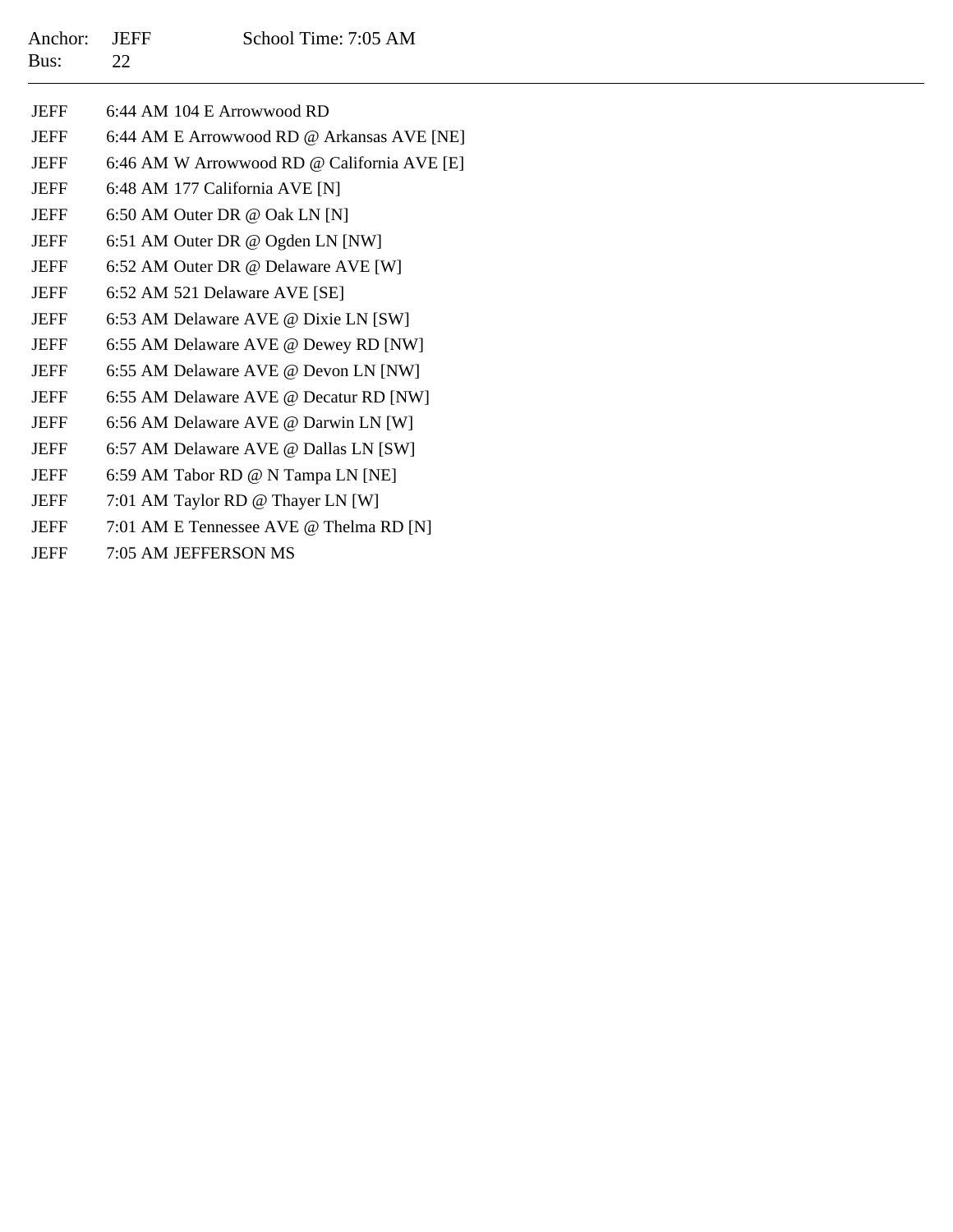- JEFF6:40 AM 270/272/268 N PURDUE AVE
- JEFF6:40 AM N Purdue AVE @ Principia LN [NE]
- JEFF6:42 AM N Purdue AVE @ Parsons RD [SE]
- **JEFF** 6:42 AM N Purdue AVE @ Northwestern AVE [SE]
- JEFF6:44 AM Northwestern AVE @ Niagara LN [SW]
- JEFF6:45 AM Northwestern AVE @ Newberry CIR (SE End) [NW]
- JEFF6:46 AM Manhattan AVE @ Manchester RD [SE]
- **JEFF** 6:48 AM 151 Manhattan AVE [NE]
- JEFF6:49 AM Manhattan AVE @ Marshall CIR @ Marquette RD [E]
- JEFF6:51 AM Maryville CIR @ Liberty CT [SE]
- **JEFF** 6:52 AM Marquette RD @ N Purdue AVE @ Maryville CIR [E]
- **JEFF** 7:05 AM JEFFERSON MS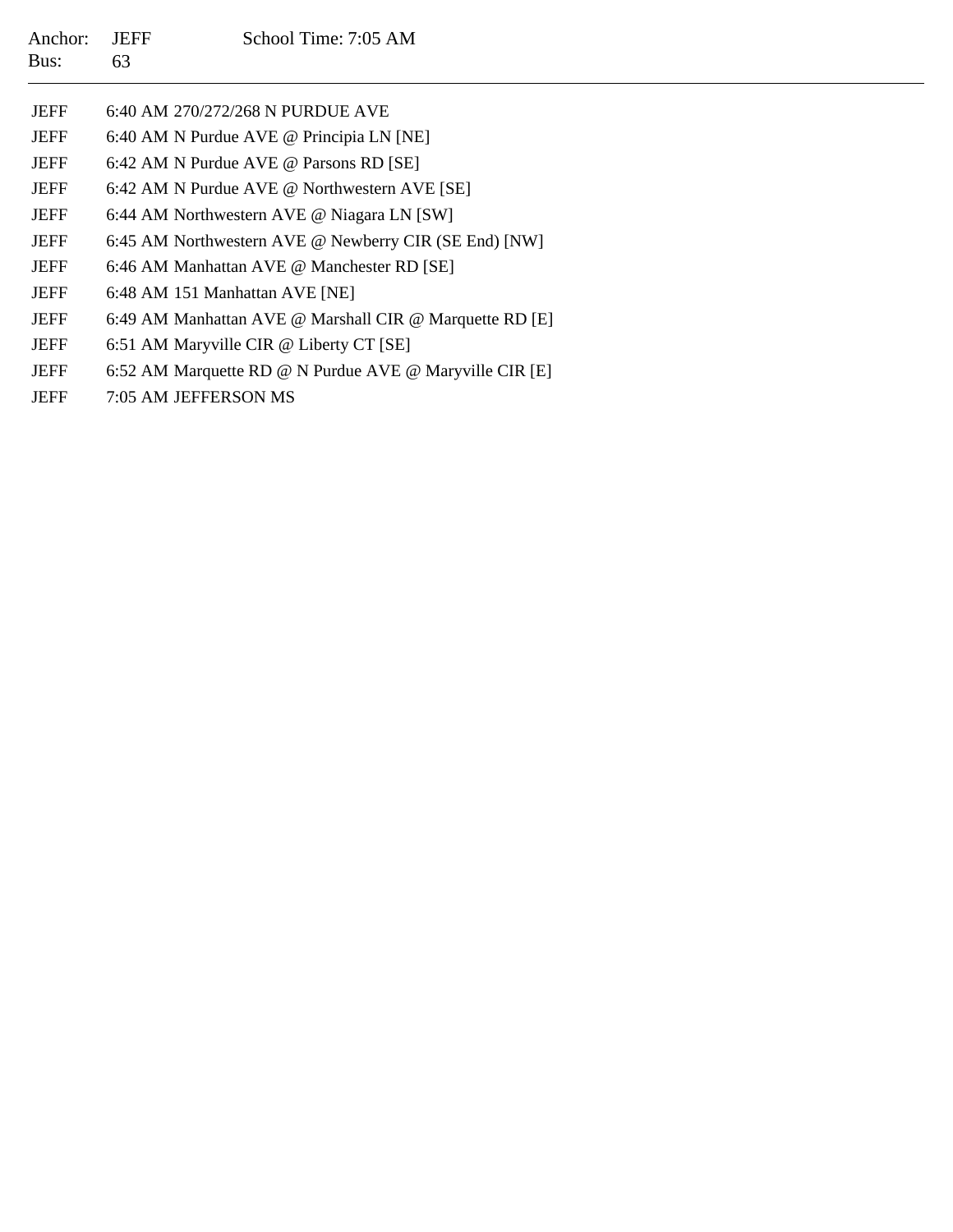| JEFF        | 6:28 AM Bus Terminal RD@Emory Valley RD            |
|-------------|----------------------------------------------------|
| <b>JEFF</b> | 6:29 AM Bristol Park Apts - on Bus Terminal Rd [E] |
| <b>JEFF</b> | 6:32 AM Kentucky AVE @ Broadway AVE [E]            |
| <b>JEFF</b> | 6:33 AM Michigan AVE @ E Madison RD [NE]           |
| JEFF        | 6:34 AM Michigan AVE @ E Malta RD [E]              |
| <b>JEFF</b> | 6:36 AM Michigan AVE @ Maple LN [E]                |
| <b>JEFF</b> | 6:38 AM Michigan AVE @ Kentucky AVE [SE]           |
| <b>JEFF</b> | 6:42 AM Outer DR @ Orange LN [S]                   |
| <b>JEFF</b> | 6:43 AM Outer DR @ Georgia AVE [SW]                |
| <b>JEFF</b> | 6:44 AM Georgia AVE @ Gorgas LN [SW]               |
| <b>JEFF</b> | 6:45 AM Georgia AVE @ Gordon RD [W]                |
| JEFF        | 6:46 AM Georgia AVE @ W Geneva LN [NW]             |
| <b>JEFF</b> | 6:47 AM E Tennessee AVE @ Trevose LN [SE]          |
| JEFF        | 6:48 AM E Tennessee AVE @ Turner RD [S]            |
| JEFF        | 6:50 AM Florida AVE @ E Farragut RD [E]            |
| <b>JEFF</b> | 6:52 AM Florida AVE @ E Forest LN [E]              |
| <b>JEFF</b> | 6:56 AM JEFFERSON MS                               |
| <b>JEFF</b> | 7:05 AM JEFFERSON MS                               |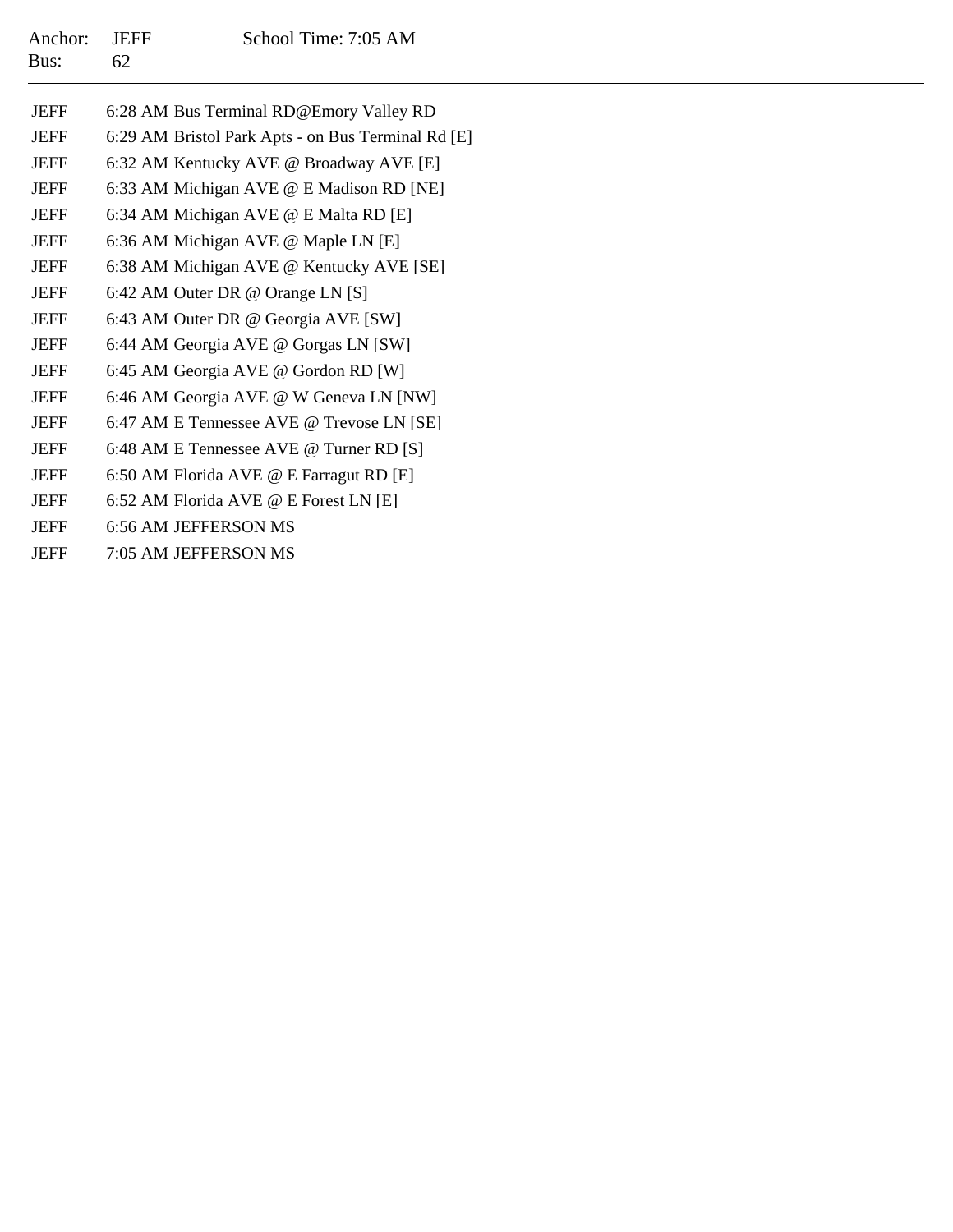| Anchor:<br>Bus: | <b>JEFF</b><br>29                                    | School Time: 7:05 AM                                 |  |  |  |
|-----------------|------------------------------------------------------|------------------------------------------------------|--|--|--|
| <b>JEFF</b>     |                                                      | 6:36 AM Emory Valley RD No Intersection              |  |  |  |
| <b>JEFF</b>     |                                                      | 6:37 AM Columbia DR @ Colby RD [SE]                  |  |  |  |
| <b>JEFF</b>     |                                                      | 6:38 AM Caldwell Dr @ Colby Rd [W]                   |  |  |  |
| <b>JEFF</b>     |                                                      | 6:39 AM Berea RD @ Berwick DR [S]                    |  |  |  |
| <b>JEFF</b>     |                                                      | 6:42 AM 109 Balboa CIR [E]                           |  |  |  |
| <b>JEFF</b>     |                                                      | 6:43 AM 121 Balboa CIR [NW]                          |  |  |  |
| <b>JEFF</b>     |                                                      | 6:45 AM Bay Path DR @ Bridgewater LN [SW]            |  |  |  |
| <b>JEFF</b>     |                                                      | 6:46 AM Bay Path DR @ Belle Creek DR [SE]            |  |  |  |
| <b>JEFF</b>     |                                                      | 6:51 AM Carnegie DR @ Canterbury RD [E]              |  |  |  |
| <b>JEFF</b>     |                                                      | 6:52 AM Carnegie DR @ Dana DR [N]                    |  |  |  |
| <b>JEFF</b>     | 6:53 AM Cumberland View DR @ Cooper CIR (W End) [SE] |                                                      |  |  |  |
| <b>JEFF</b>     |                                                      | 6:55 AM Cumberland View DR @ Cooper CIR (E End) [SE] |  |  |  |
| <b>JEFF</b>     |                                                      | 6:56 AM Cumberland View DR @ Claremont RD [NE]       |  |  |  |
| <b>JEFF</b>     |                                                      | 6:57 AM Clifton CIR @ Claremont RD (S End) [S]       |  |  |  |
| <b>JEFF</b>     |                                                      | 6:58 AM Clifton CIR @ Claremont RD (N End) [SE]      |  |  |  |
| <b>JEFF</b>     |                                                      | 6:59 AM 111 Chestnut Hill RD [W]                     |  |  |  |
| <b>JEFF</b>     |                                                      | 7:01 AM Cumberland View DR @ Clark LN [NE]           |  |  |  |
| <b>JEFF</b>     |                                                      | 7:03 AM Culver RD @ Dayton RD [NW]                   |  |  |  |
| <b>JEFF</b>     |                                                      | 7:05 AM JEFFERSON MS                                 |  |  |  |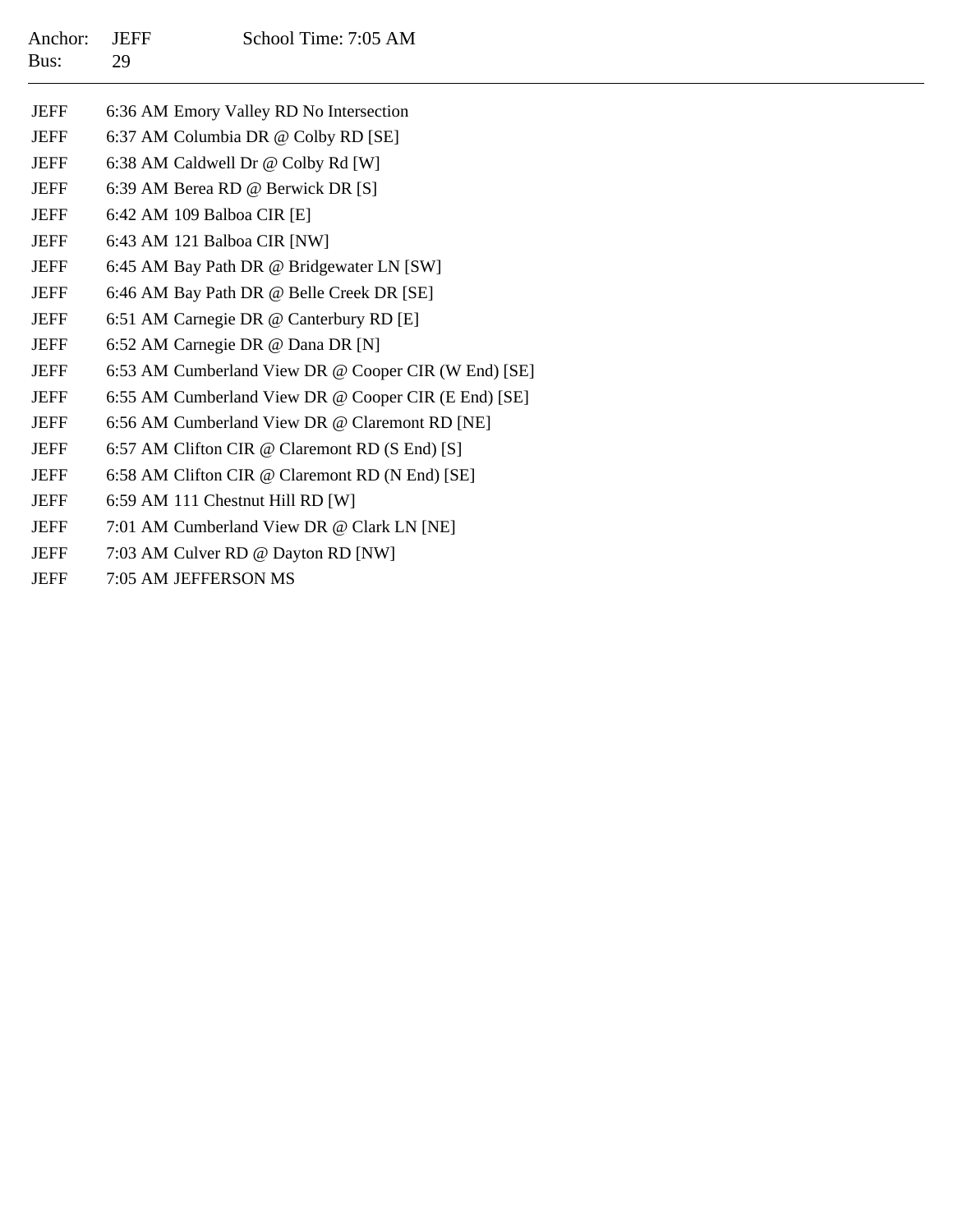| Anchor: JEFF |    | School Time: 7:05 AM |
|--------------|----|----------------------|
| Bus:         | 23 |                      |

| <b>JEFF</b> | 6:19 AM 105/106 Houston AVE                          |
|-------------|------------------------------------------------------|
| JEFF        | 6:19 AM Houston AVE @ Wilberforce AVE [NW]           |
| <b>JEFF</b> | 6:20 AM S Dillard AVE @ S Fisk AVE [N]               |
| <b>JEFF</b> | 6:21 AM 137 Spelman AVE [S]                          |
| <b>JEFF</b> | 6:23 AM Spelman AVE @ S Benedict AVE [SE]            |
| <b>JEFF</b> | 6:23 AM S Benedict AVE @ Bethune CIR (E End) [S]     |
| <b>JEFF</b> | 6:25 AM S Benedict AVE @ Bennett LN [SE]             |
| JEFF        | 6:26 AM 186 S Benedict AVE [NE]                      |
| <b>JEFF</b> | 6:27 AM S Benedict AVE @ Houston AVE [NE]            |
| <b>JEFF</b> | 6:28 AM Tulsa RD @ Utica CIR [NE]                    |
| <b>JEFF</b> | 6:33 AM S Purdue AVE @ Pemroke RD @ Potomac CIR [NW] |
| <b>JEFF</b> | 6:35 AM S Purdue AVE @ Quincy AVE (S End) [SW]       |
| JEFF        | 6:36 AM S Purdue AVE @ Paris LN [SW]                 |
| <b>JEFF</b> | 6:37 AM S Purdue AVE @ Quincy AVE (N End) [E]        |
| <b>JEFF</b> | 6:38 AM S Purdue AVE @ Northwestern AVE [SE]         |
| <b>JEFF</b> | 6:39 AM Northwestern AVE @ Nasson LN [NE]            |
| <b>JEFF</b> | 6:42 AM Manchester RD @ S Purdue AVE [SW]            |
| <b>JEFF</b> | 6:43 AM Hendrix DR @ Heritage DR (W End) [S]         |
| <b>JEFF</b> | 6:45 AM High Point LN @ Crossroads BLVD [S]          |
| <b>JEFF</b> | 6:46 AM Crossroads BLVD @ Wolf Creek WAY [S]         |
| <b>JEFF</b> | 6:47 AM Wolf Creek WAY @ Cove Pointe LN [SW]         |
| <b>JEFF</b> | 6:48 AM Wolf Creek WAY @ Creek View CT [S]           |
| <b>JEFF</b> | 6:49 AM Wolf Creek WAY @ Crest Pointe LN [N]         |
| JEFF        | 6:52 AM Hendrix DR @ Heritage DR (E End) [E]         |
| <b>JEFF</b> | 6:53 AM Hendrix DR @ Hanover PL [NE]                 |
|             |                                                      |

JEFF7:05 AM JEFFERSON MS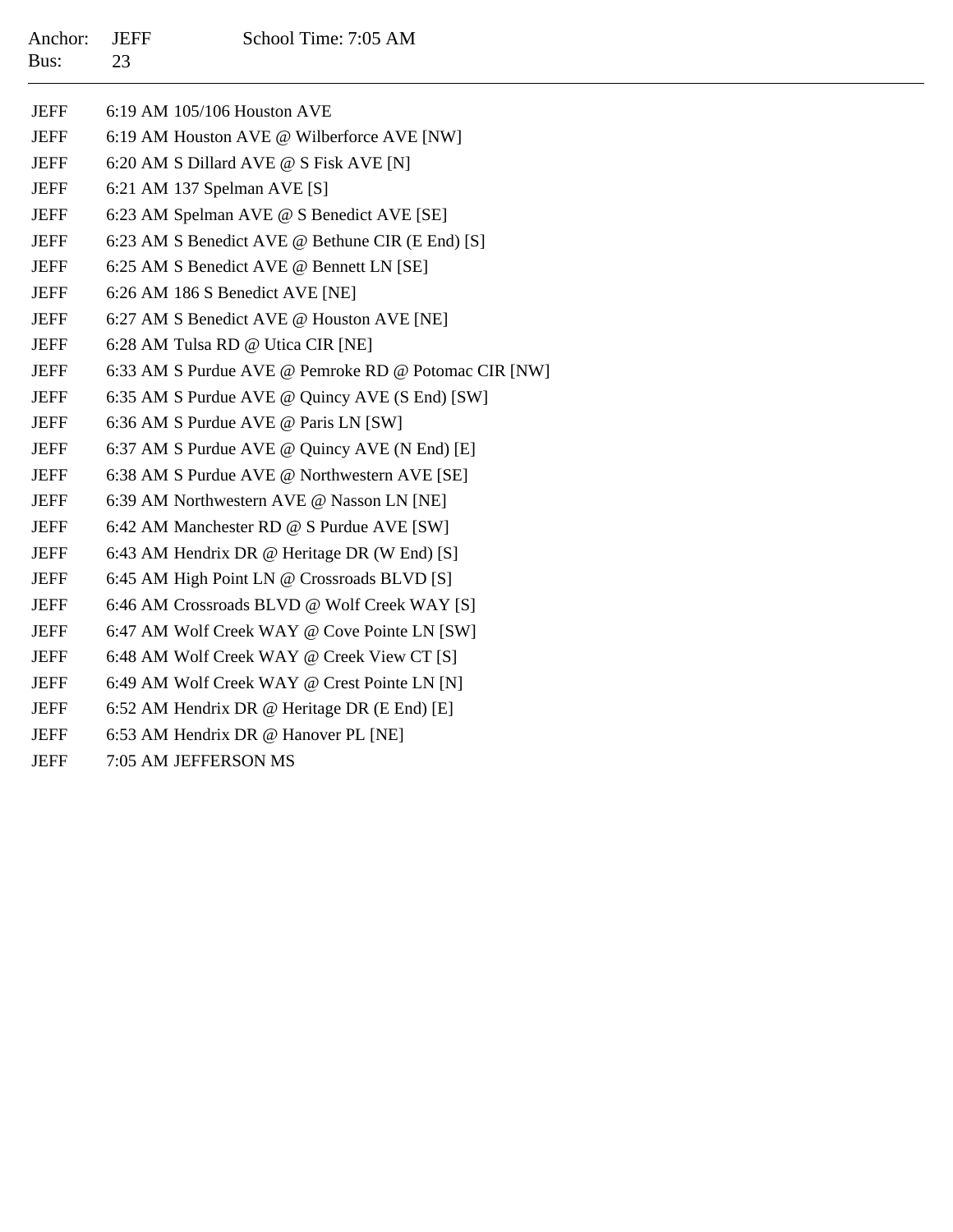| <b>JEFF</b> | 6:42 AM Briarcliff AVE No Intersection            |
|-------------|---------------------------------------------------|
| <b>JEFF</b> | 6:42 AM Briarcliff AVE @ Cascade LN [W]           |
| <b>JEFF</b> | 6:43 AM Briarcliff AVE @ Brookside DR [NW]        |
| <b>JEFF</b> | 6:44 AM Brentwood DR @ Barrington DR [W]          |
| <b>JEFF</b> | 6:45 AM Barrington DR @ Brewster LN [SE]          |
| <b>JEFF</b> | 6:45 AM Barrington DR @ Barrington CIR [E]        |
| <b>JEFF</b> | 6:47 AM Briarcliff AVE @ Brandeis LN [NE]         |
| <b>JEFF</b> | 6:47 AM Briarcliff AVE @ Crestview LN [N]         |
| <b>JEFF</b> | 6:48 AM Briarcliff AVE @ N Claymore LN [NE]       |
| <b>JEFF</b> | 6:49 AM Briarcliff AVE @ Capital CIR (W End) [NE] |
| <b>JEFF</b> | 6:50 AM Briarcliff AVE @ S Columbia DR [NE]       |
| <b>JEFF</b> | 6:51 AM Connors DR @ Clemson DR [W]               |
| <b>JEFF</b> | 6:52 AM 117 Clemson DR [S]                        |
| <b>JEFF</b> | 6:53 AM Clemson DR @ Connors DR [N]               |
| <b>JEFF</b> | 6:54 AM Connors DR @ Camden DR [SE]               |
| <b>JEFF</b> | 6:55 AM Camden DR @ Danbury DR [NE]               |
| <b>JEFF</b> | 6:55 AM Danbury DR @ Danbury LN [NW]              |
| <b>JEFF</b> | 6:56 AM Danbury DR @ Dansworth LN [NW]            |
| <b>JEFF</b> | 6:58 AM Danbury DR @ Briarcliff AVE [SE]          |
| <b>JEFF</b> | 6:59 AM Briarcliff AVE @ Devanshire CT [NE]       |
| <b>JEFF</b> | 7:00 AM Briarcliff AVE @ Elmhurst DR [NE]         |
| <b>JEFF</b> | 7:05 AM JEFFERSON MS                              |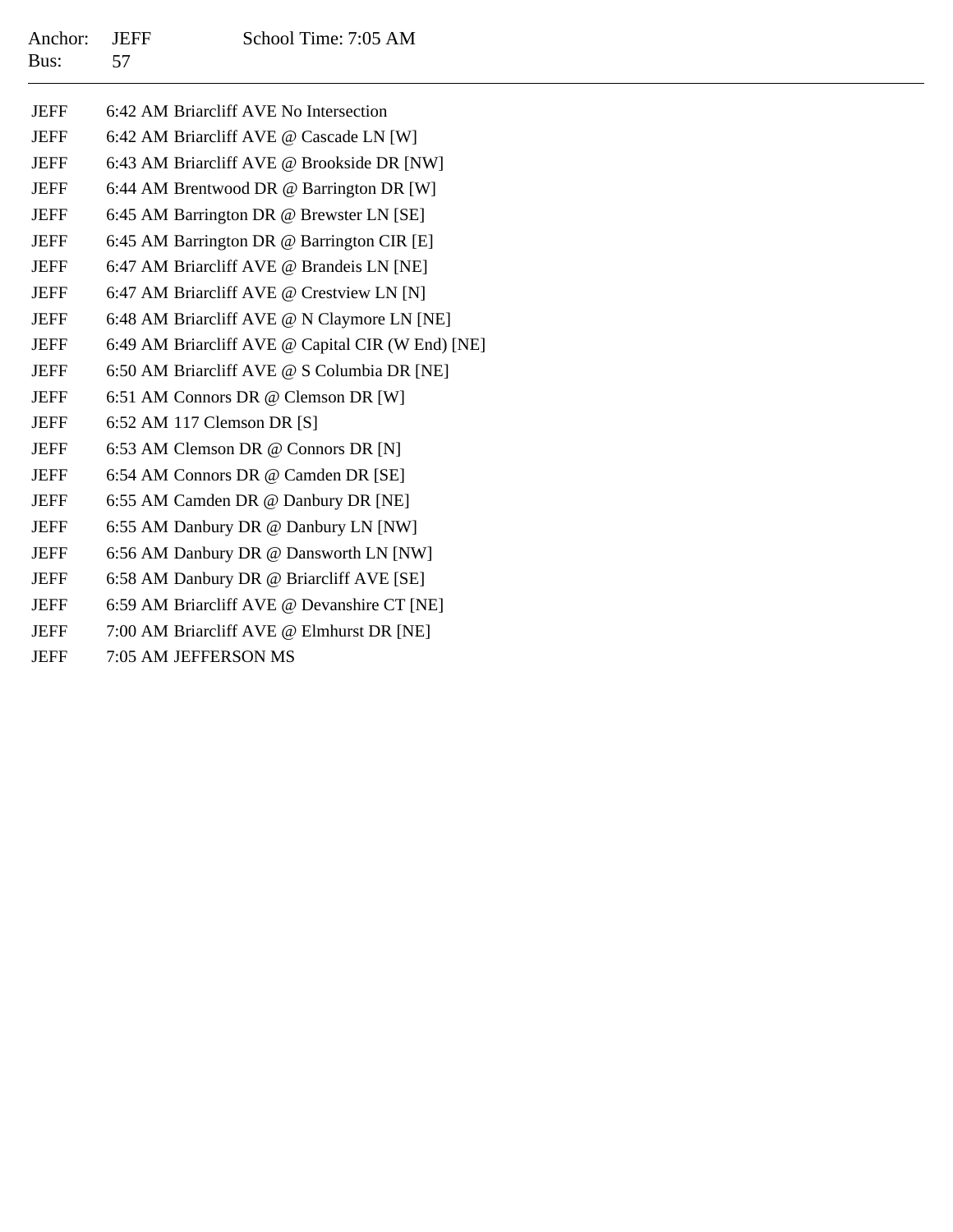| <b>ORHS</b> | 6:19 AM 33 PALISADES PKWY                    |
|-------------|----------------------------------------------|
| <b>ORHS</b> | 6:19 AM Palisades PKWY @ Patriot LN [S]      |
| <b>ORHS</b> | 6:22 AM Oak Ridge TPKE @ Arcadia LN [N]      |
| <b>ORHS</b> | 6:23 AM Athens RD @ East DR [E]              |
| ORHS        | 6:26 AM Albany RD @ Alhambra RD (N End) [SE] |
| <b>ORHS</b> | 6:27 AM Albany RD @ Alger RD [SW]            |
| <b>ORHS</b> | 6:28 AM Alger RD @ Amherst LN [SE]           |
| <b>ORHS</b> | 6:30 AM Amherst LN @ Andover CIR [NE]        |
| <b>ORHS</b> | 6:30 AM 125 Andover CIR [SE]                 |
| ORHS        | 6:31 AM 106 Andover CIR [SW]                 |
| ORHS        | 6:34 AM East DR @ Eastburn LN [E]            |
| ORHS        | 6:36 AM East DR @ Alger RD [N]               |
| <b>ORHS</b> | 6:37 AM East DR @ Edgehill LN [NE]           |
| ORHS        | 6:38 AM East Dr @ Elliott Cir (SE End) [NE]  |
| <b>ORHS</b> | 6:39 AM 359 East DR [N]                      |
| <b>ORHS</b> | 6:40 AM Scenic DR @ Timbercrest DR [SE]      |
| ORHS        | 6:42 AM Briarwood DR @ Hickory Hollow DR [E] |
| ORHS        | 6:45 AM East Dr @ Emerson Cir (SW End) [NW]  |
| ORHS        | 6:46 AM East DR @ Euclid CIR [N]             |
| ORHS        | 6:47 AM East Dr @ Everest Cir (NE End) [NE]  |
| ORHS        | 6:50 AM California AVE @ Cedar RD [W]        |
| <b>ORHS</b> | 6:51 AM California AVE @ Cahill LN [N]       |
| ORHS        | 6:53 AM Caliifornia Ave @ E Tennesse [NW]    |
| ORHS        | 6:54 AM E Tennessee AVE @ Temple RD [NW]     |
| ORHS        | 6:54 AM E Tennessee AVE @ Townsend RD [NW]   |
| <b>ORHS</b> | 6:57 AM JEFFERSON MS                         |
|             |                                              |

ORHS7:10 AM OAK RIDGE HS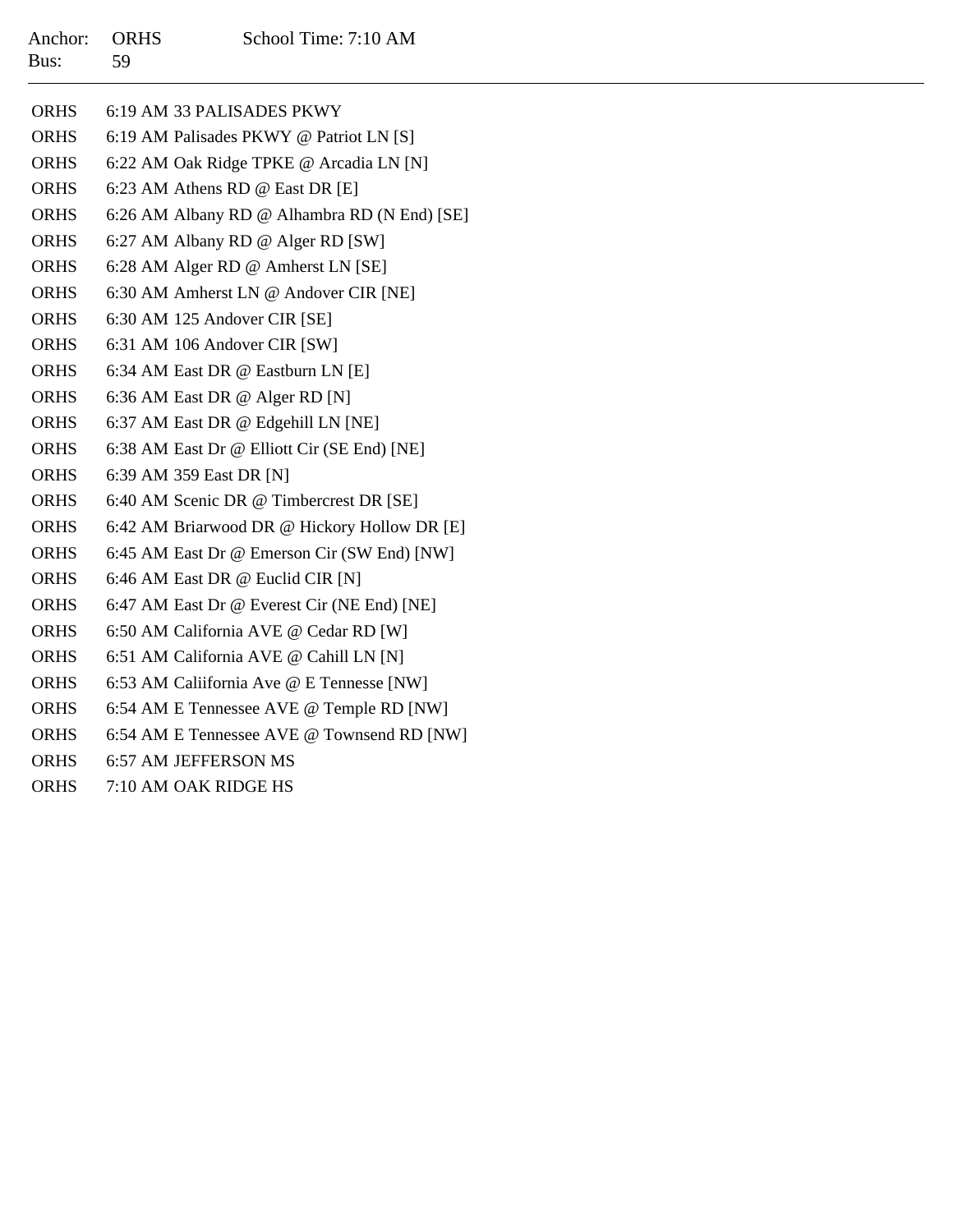| Anchor:<br>Bus: | <b>JEFF</b><br>29 | School Time: 2:50 PM                                |
|-----------------|-------------------|-----------------------------------------------------|
|                 |                   |                                                     |
| <b>JEFF</b>     |                   | 2:35 PM JEFFERSON MS                                |
| <b>JEFF</b>     |                   | 2:50 PM JEFFERSON MS                                |
| <b>JEFF</b>     |                   | 2:52 PM Culver RD @ Colgate RD [SW]                 |
| <b>JEFF</b>     |                   | 2:53 PM Clifton CIR @ Claremont RD (S End) [S]      |
| <b>JEFF</b>     |                   | 2:54 PM Clifton CIR @ Claremont RD (N End) [SE]     |
| <b>JEFF</b>     |                   | 2:55 PM 111 Chestnut Hill RD [W]                    |
| <b>JEFF</b>     |                   | 2:58 PM Cumberland View DR @ Cooper CIR (E End) [N] |
| JEFF            |                   | 2:59 PM Cumberland View DR @ Cooper CIR (W End) [N] |
| <b>JEFF</b>     |                   | 3:00 PM Dana DR @ Carnegie DR [SW]                  |
| <b>JEFF</b>     |                   | 3:02 PM Carnegie DR @ Canterbury RD [SW]            |
| <b>JEFF</b>     |                   | 3:03 PM Colby RD @ Columbia DR [SW]                 |
| <b>JEFF</b>     |                   | 3:04 PM Caldwell Dr @ Colby Rd [W]                  |
| <b>JEFF</b>     |                   | 3:05 PM Caldwell DR @ Berea RD [E]                  |
| <b>JEFF</b>     |                   | 3:06 PM Berea RD @ Berwick DR [S]                   |
| JEFF            |                   | 3:07 PM Baltimore DR @ Burgess LN [NE]              |
| <b>JEFF</b>     |                   | 3:08 PM Bay Path DR @ Bridgewater LN [SW]           |
| <b>JEFF</b>     |                   | 3:10 PM Bay Path DR @ Belle Creek DR [SE]           |
| <b>JEFF</b>     |                   | 3:13 PM Baylor DR @ Baltimore DR [E]                |
| <b>JEFF</b>     |                   | 3:14 PM 121 Balboa CIR [SE]                         |
| <b>JEFF</b>     |                   | 3:17 PM Baltimore DR @ Brockton LN [SE]             |
| JEFF            |                   | 3:18 PM Baltimore DR @ Balsam RD [SE]               |
| <b>JEFF</b>     |                   | 3:18 PM Baltimore DR @ Adelphi RD [S]               |
| <b>JEFF</b>     |                   | 3:20 PM Amanda DR @ Amanda PL [S]                   |
| <b>JEFF</b>     |                   | 3:20 PM Amanda DR No Intersection [S]               |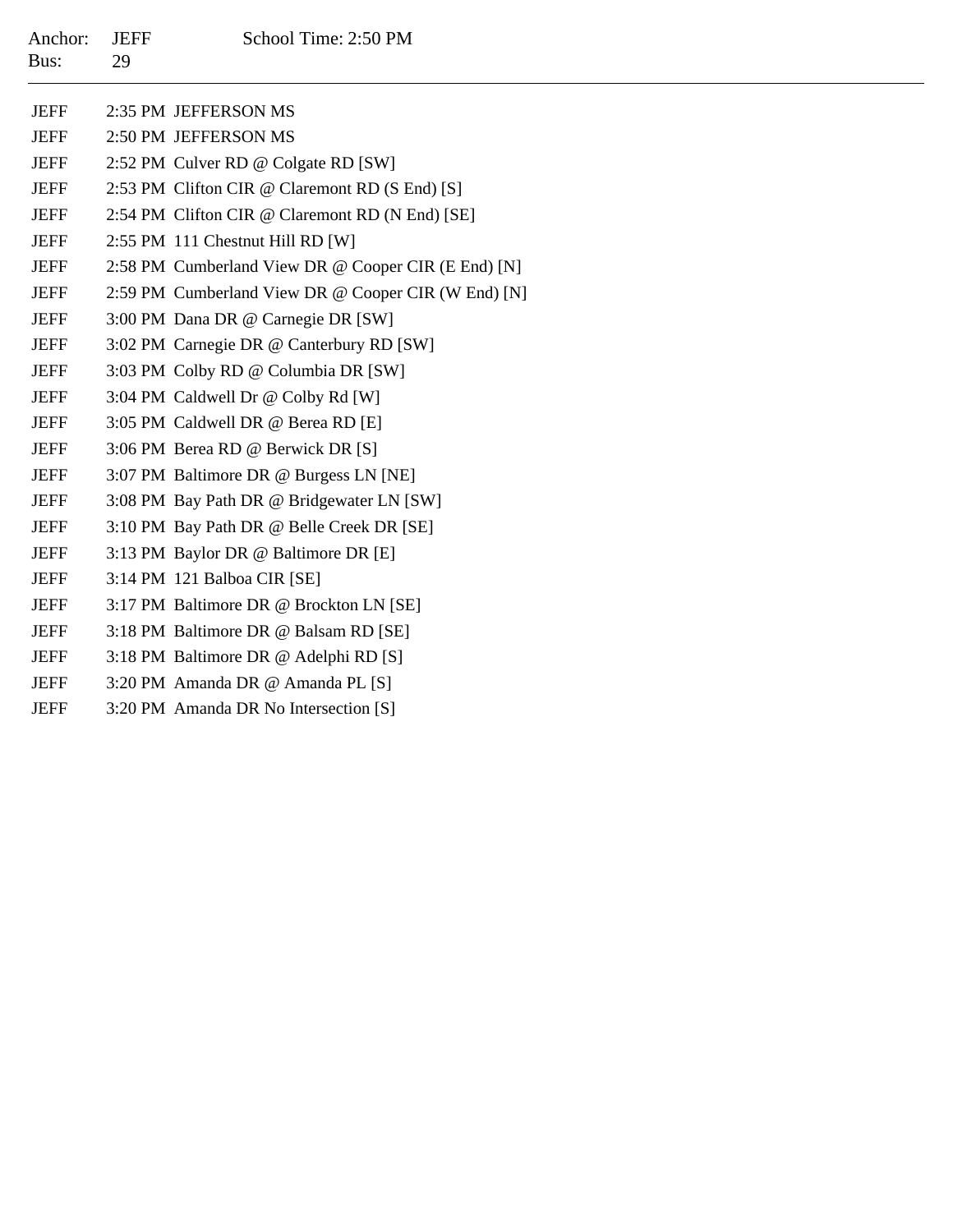| Anchor:<br>Bus: | <b>JEFF</b><br>20 | School Time: 2:52 PM                          |
|-----------------|-------------------|-----------------------------------------------|
| <b>JEFF</b>     |                   | 2:52 PM JEFFERSON MS                          |
| <b>JEFF</b>     |                   | 2:59 PM Rivers Run BLVD @ Rivers Run WAY [SW] |
| <b>JEFF</b>     |                   | 3:01 PM Raintree XING @ Raintree PL [SE]      |
| <b>JEFF</b>     |                   | 3:02 PM Riverside DR @ Radisson CV [S]        |
| JEFF            |                   | 3:03 PM 60/63 Rolling Links BLVD [NW]         |
| <b>JEFF</b>     |                   | 3:05 PM Rolling Links BLVD @ Royal Troon [NW] |
| <b>JEFF</b>     |                   | 3:06 PM 100 Round Hill Pointe [NE]            |
| <b>JEFF</b>     |                   | 3:16 PM 112 Center Park LN [SE]               |
| <b>JEFF</b>     |                   | 3:17 PM 126 Center Park LN [E]                |
| <b>JEFF</b>     |                   | 3:22 PM 124 IBIS LOOP [N]                     |
| <b>JEFF</b>     |                   | 3:23 PM CHAINRING ST @ Waterview DR [W]       |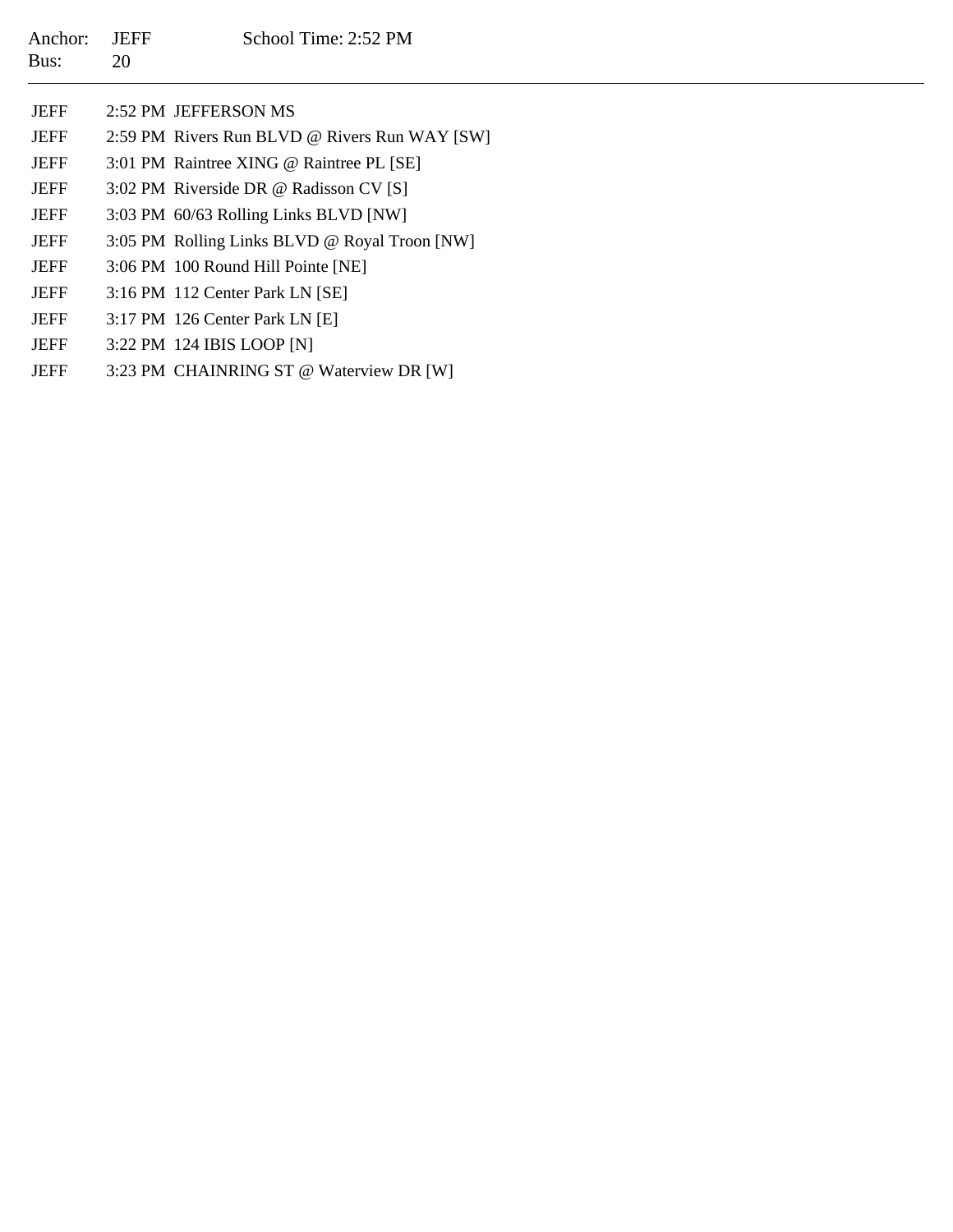| Anchor:<br>Bus: | <b>JEFF</b><br>22 | School Time: 2:52 PM                         |
|-----------------|-------------------|----------------------------------------------|
| <b>JEFF</b>     |                   | 2:42 PM JEFFERSON MS                         |
| <b>JEFF</b>     |                   | 2:52 PM JEFFERSON MS                         |
| <b>JEFF</b>     |                   | 2:59 PM Patriot LN @ Palisades PKWY [E]      |
| <b>JEFF</b>     |                   | 3:01 PM Melton Lake DR @ Marywater LN [E]    |
| <b>JEFF</b>     |                   | 3:01 PM Oak Ridge TPKE @ Arcadia LN [N]      |
| <b>JEFF</b>     |                   | 3:03 PM Athens RD @ E Arrowwood RD [NE]      |
| <b>JEFF</b>     |                   | 3:04 PM E Arrowwood RD @ Arkansas AVE [NE]   |
| <b>JEFF</b>     |                   | 3:06 PM California AVE @ Cedar LN [E]        |
| <b>JEFF</b>     |                   | 3:08 PM 177 California AVE [N]               |
| <b>JEFF</b>     |                   | 3:09 PM California AVE @ East DR [NE]        |
| <b>JEFF</b>     |                   | 3:10 PM East Dr @ Everest Cir (NE End) [S]   |
| <b>JEFF</b>     |                   | 3:10 PM East DR @ Euclid CIR [SW]            |
| <b>JEFF</b>     |                   | 3:12 PM East Dr @ Emerson Cir (SW End) [S]   |
| <b>JEFF</b>     |                   | 3:14 PM Scenic DR @ Timbercrest DR [SE]      |
| <b>JEFF</b>     |                   | 3:15 PM Briarwood DR @ Hickory Hollow DR [E] |
| <b>JEFF</b>     |                   | 3:16 PM 130 Timbercrest DR [NW]              |
| <b>JEFF</b>     |                   | 3:18 PM Endicott LN @ East DR [NW]           |
| <b>JEFF</b>     |                   | 3:18 PM 359 East DR [S]                      |
| <b>JEFF</b>     |                   | 3:19 PM East Dr @ Elliott Cir (SE End) [W]   |
| <b>JEFF</b>     |                   | 3:20 PM East DR @ Edgehill LN [W]            |
| <b>JEFF</b>     |                   | 3:21 PM East DR @ Alger RD [W]               |
| <b>JEFF</b>     |                   | 3:24 PM East DR @ Athens RD [N]              |
| <b>JEFF</b>     |                   | 3:25 PM Alger RD @ Albany RD [E]             |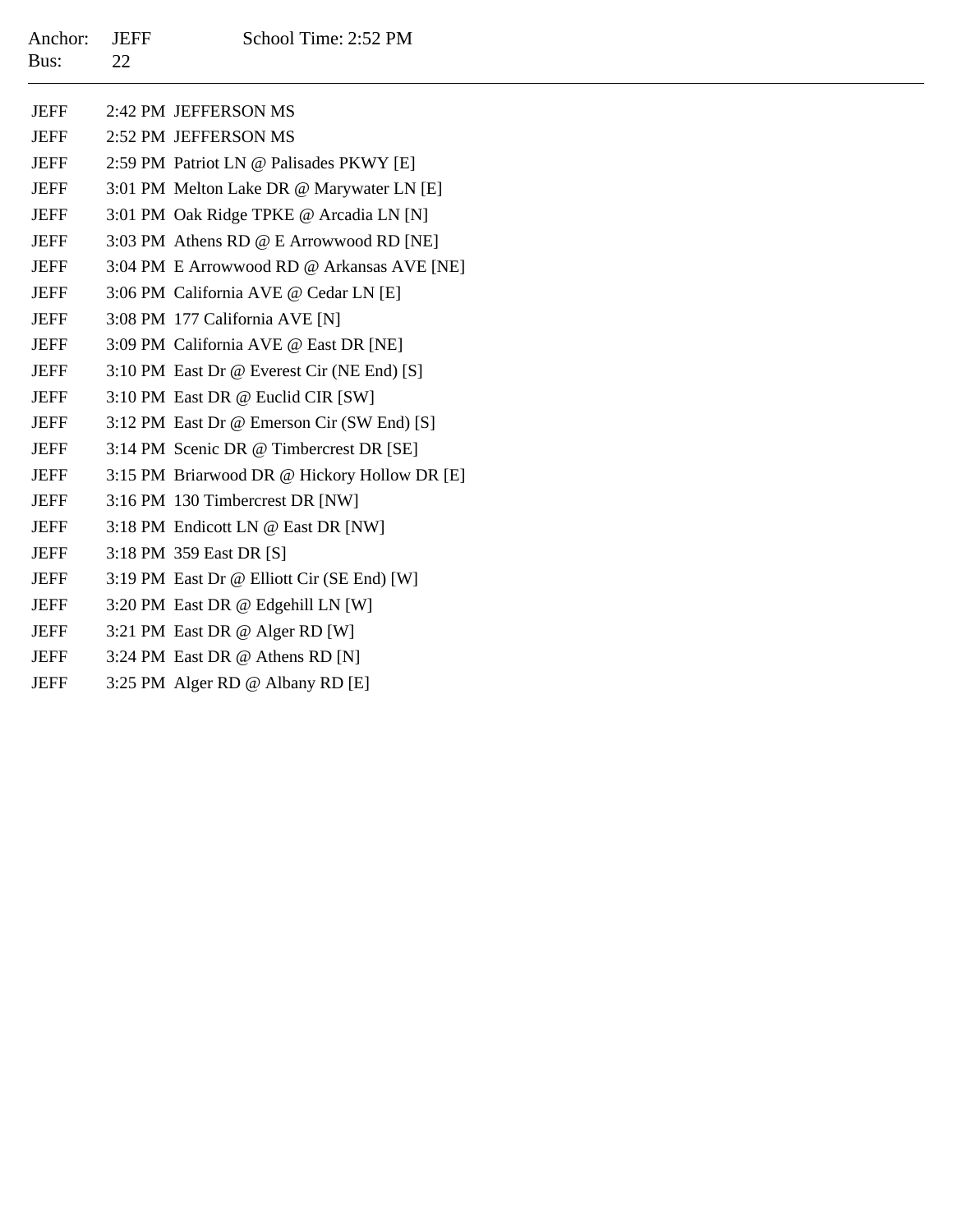| Anchor:<br>Bus: | <b>JEFF</b><br>63 | School Time: 2:52 PM                                 |  |  |
|-----------------|-------------------|------------------------------------------------------|--|--|
| <b>JEFF</b>     |                   | 2:42 PM JEFFERSON MS                                 |  |  |
| <b>JEFF</b>     |                   | 2:52 PM JEFFERSON MS                                 |  |  |
| <b>JEFF</b>     |                   | 2:54 PM Hendrix DR @ Hampshire CIR [S]               |  |  |
| <b>JEFF</b>     |                   | 2:55 PM Hendrix DR @ Hanover PL [W]                  |  |  |
| <b>JEFF</b>     |                   | 2:56 PM Hendrix DR @ Heritage DR (E End) [NW]        |  |  |
| <b>JEFF</b>     |                   | 2:57 PM High Point LN @ Crossroads BLVD [S]          |  |  |
| <b>JEFF</b>     |                   | 2:58 PM Crossroads BLVD @ Wolf Creek WAY [S]         |  |  |
| <b>JEFF</b>     |                   | 2:59 PM Wolf Creek WAY @ Cove Pointe LN [SW]         |  |  |
| <b>JEFF</b>     |                   | 2:59 PM Wolf Creek WAY @ Creek View CT [S]           |  |  |
| <b>JEFF</b>     |                   | 3:00 PM Wolf Creek WAY @ Crest Pointe LN [N]         |  |  |
| <b>JEFF</b>     |                   | 3:03 PM Hendrix DR @ Humbolt CT [N]                  |  |  |
| <b>JEFF</b>     |                   | 3:04 PM Hendrix DR @ Heritage DR (W End) [NE]        |  |  |
| <b>JEFF</b>     |                   | 3:05 PM Manchester RD @ S Purdue AVE [N]             |  |  |
| <b>JEFF</b>     |                   | 3:06 PM S Purdue AVE @ Northwestern AVE [N]          |  |  |
| <b>JEFF</b>     |                   | 3:07 PM S Purdue AVE @ Quincy AVE (N End) [NW]       |  |  |
| <b>JEFF</b>     |                   | 3:08 PM S Purdue AVE @ Paris LN [N]                  |  |  |
| <b>JEFF</b>     |                   | 3:09 PM S Purdue AVE @ Quincy AVE (S End) [E]        |  |  |
| <b>JEFF</b>     |                   | 3:10 PM S Purdue AVE @ Pemroke RD @ Potomac CIR [SE] |  |  |
| <b>JEFF</b>     |                   | 3:12 PM Northwestern AVE @ Nasson LN [NE]            |  |  |
| <b>JEFF</b>     |                   | 3:14 PM Manhattan AVE @ Manchester RD [SE]           |  |  |
| <b>JEFF</b>     |                   | 3:15 PM Manhattan AVE @ WOODLAND ES BUS ACC [NE]     |  |  |
| <b>JEFF</b>     |                   | 3:15 PM Manhattan AVE No Intersection [NE]           |  |  |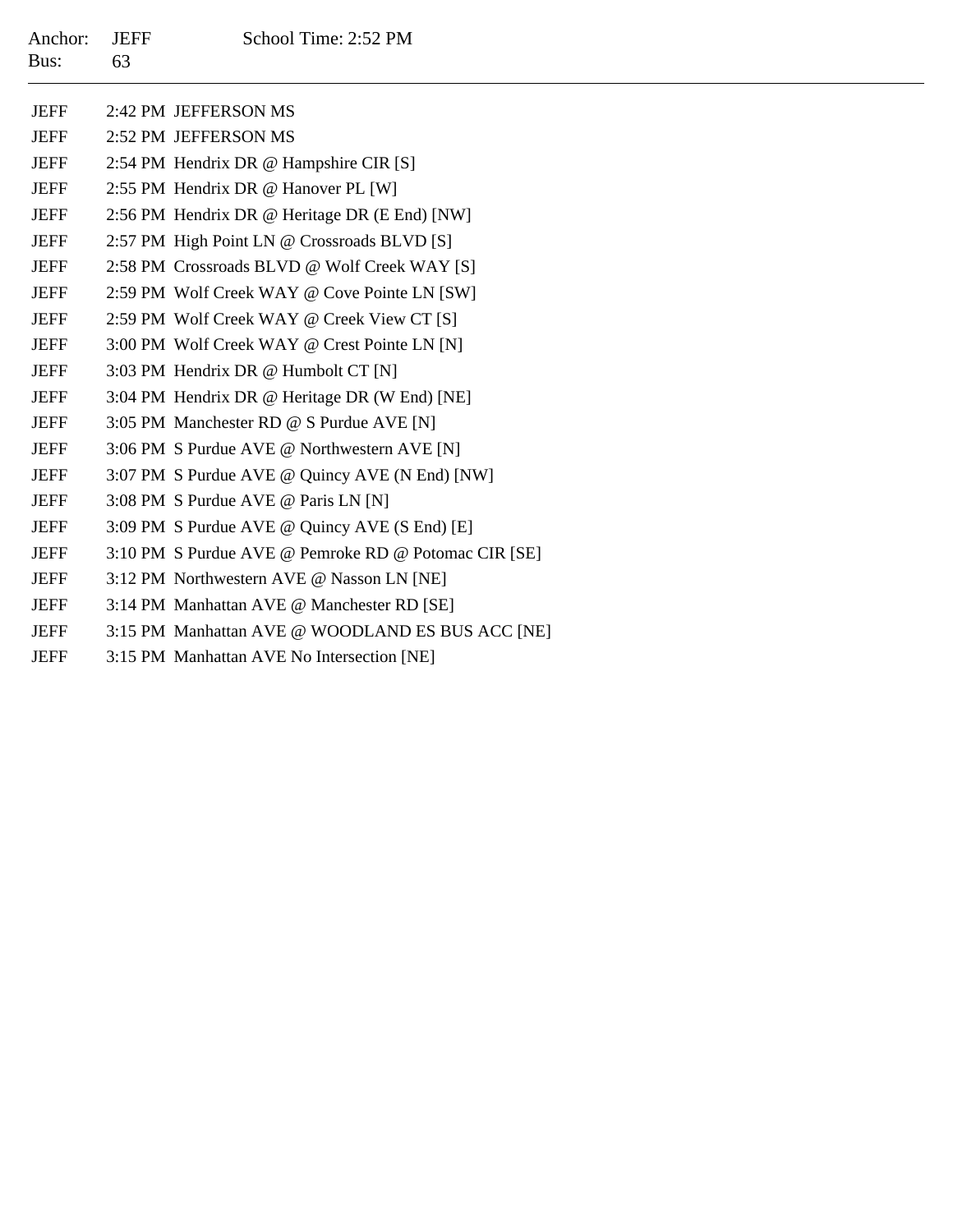| Anchor: JEFF |      | School Time: 2:52 PM |
|--------------|------|----------------------|
| Bus:         | - 59 |                      |

| <b>JEFF</b> | 2:52 PM JEFFERSON MS                     |
|-------------|------------------------------------------|
| <b>JEFF</b> | 2:54 PM Florida AVE @ E Farragut RD [E]  |
| <b>JEFF</b> | 2:55 PM Florida AVE @ E Faunce LN [E]    |
| <b>JEFF</b> | 2:56 PM Florida AVE @ E Forest LN [E]    |
| <b>JEFF</b> | 2:58 PM Outer DR @ Orange LN [NE]        |
| <b>JEFF</b> | 2:59 PM Michigan AVE @ Kentucky AVE [W]  |
| <b>JEFF</b> | 3:01 PM Michigan AVE @ Maple LN [NW]     |
| <b>JEFF</b> | 3:01 PM Michigan AVE @ W Malta RD [W]    |
| <b>JEFF</b> | 3:02 PM Michigan AVE @ W Maiden LN [W]   |
| <b>JEFF</b> | 3:03 PM Michigan AVE @ W Madison LN [SW] |
| <b>JEFF</b> | 3:04 PM Broadway AVE @ Kentucky AVE [S]  |
| <b>JEFF</b> | 3:07 PM Outer DR @ Georgia AVE [SW]      |
| <b>JEFF</b> | 3:09 PM Outer DR @ Ogontz LN [S]         |
| <b>JEFF</b> | 3:09 PM Outer DR @ Delaware AVE [SE]     |
| <b>JEFF</b> | 3:10 PM Outer DR @ Ogden LN [E]          |
| <b>JEFF</b> | 3:12 PM 521 Delaware AVE [SE]            |
| <b>JEFF</b> | 3:13 PM Delaware AVE @ Dixie LN [SW]     |
| <b>JEFF</b> | 3:14 PM Delaware AVE @ Dewey RD [NW]     |
| <b>JEFF</b> | 3:15 PM Delaware AVE @ Devon LN [NW]     |
| <b>JEFF</b> | 3:15 PM Delaware AVE @ Decatur RD [NW]   |
| <b>JEFF</b> | 3:16 PM Delaware AVE @ Darwin LN [W]     |
| <b>JEFF</b> | 3:17 PM Delaware AVE @ Dallas LN [SW]    |
| <b>JEFF</b> | 3:18 PM E Tennessee AVE @ Tabor RD [N]   |
| <b>JEFF</b> | 3:19 PM Tabor RD @ N Tampa LN [NE]       |
| <b>JEFF</b> | 3:21 PM Taylor RD @ Thayer LN [W]        |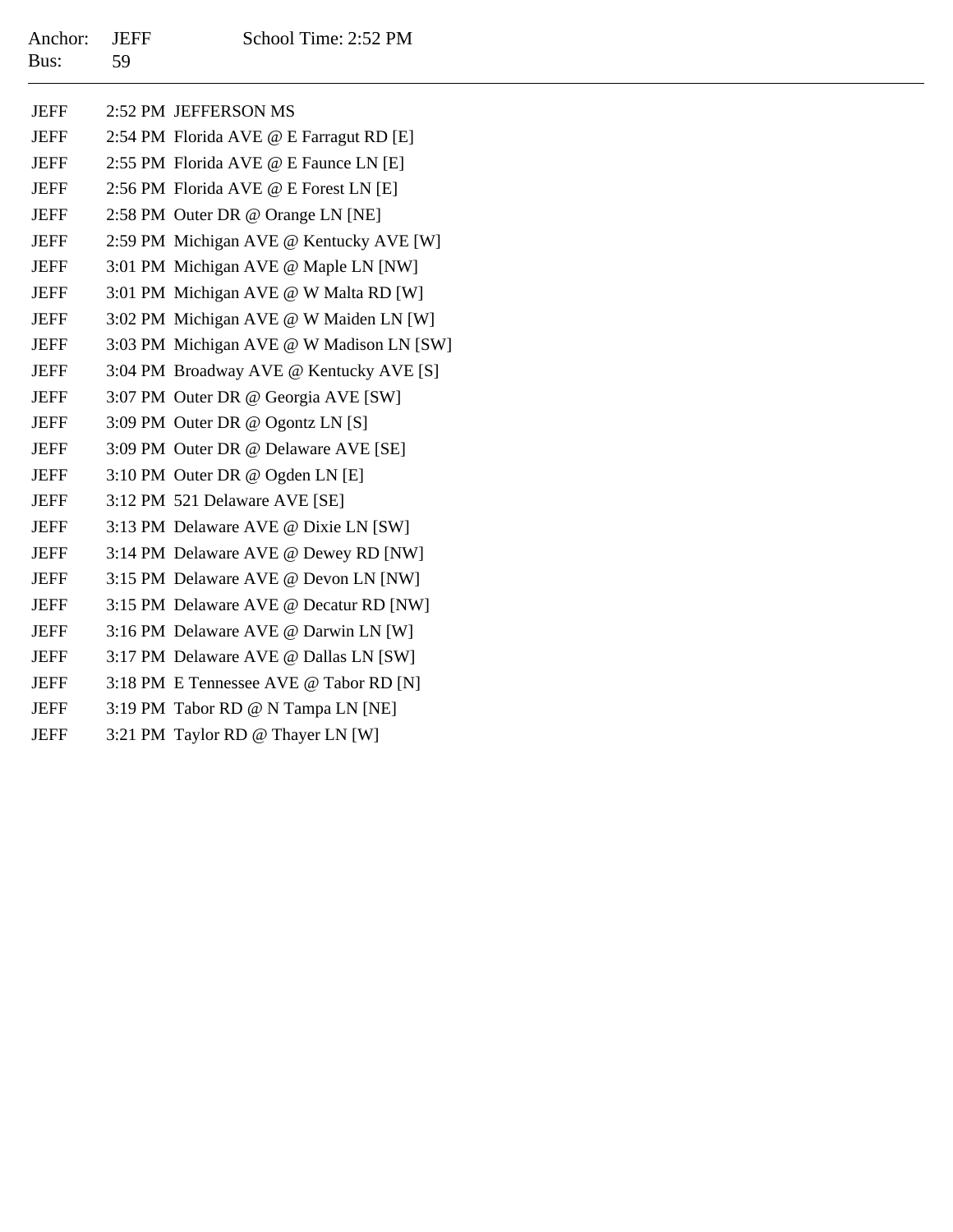| Anchor: JEFF |    | School Time: 2:52 PM |
|--------------|----|----------------------|
| Bus:         | 57 |                      |

|  |  | School Time: 2:52 F |  |
|--|--|---------------------|--|
|  |  |                     |  |

| JEFF        | 2:52 PM JEFFERSON MS                             |
|-------------|--------------------------------------------------|
| <b>JEFF</b> | 2:53 PM Briarcliff AVE @ Elmhurst DR [W]         |
| <b>JEFF</b> | 2:55 PM Briarcliff AVE @ Downing DR [SW]         |
| <b>JEFF</b> | 2:56 PM Briarcliff AVE @ Danbury DR [SW]         |
| <b>JEFF</b> | 2:57 PM Danbury DR @ Camden DR [W]               |
| <b>JEFF</b> | 2:58 PM Danbury DR @ Dansworth LN [NW]           |
| <b>JEFF</b> | 3:00 PM Camden DR @ Connors DR [SW]              |
| <b>JEFF</b> | 3:01 PM Connors DR @ Connors CIR [SW]            |
| <b>JEFF</b> | 3:03 PM 117 Clemson DR [N]                       |
| <b>JEFF</b> | 3:03 PM Clemson DR @ Connors DR [NE]             |
| <b>JEFF</b> | 3:04 PM Briarcliff AVE @ S Columbia DR [S]       |
| <b>JEFF</b> | 3:05 PM Briarcliff AVE @ Capital CIR (W End) [S] |
| <b>JEFF</b> | 3:06 PM Briarcliff AVE @ Claymore LN [SW]        |
| <b>JEFF</b> | 3:06 PM Briarcliff AVE @ Crestview LN [SW]       |
| <b>JEFF</b> | 3:07 PM Briarcliff AVE @ Brentwood DR [S]        |
| <b>JEFF</b> | 3:08 PM Brentwood DR @ Barrington DR [SE]        |
| <b>JEFF</b> | 3:09 PM Barrington DR @ Brewster LN [SE]         |
| <b>JEFF</b> | 3:09 PM Barrington DR @ Barrington CIR [E]       |
| <b>JEFF</b> | 3:11 PM Briarcliff AVE @ Brookside DR [E]        |
| <b>JEFF</b> | 3:12 PM Briarcliff AVE @ Cascade LN [NE]         |
| <b>JEFF</b> | 3:13 PM Emory Valley RD @ Davidson LN [N]        |
|             |                                                  |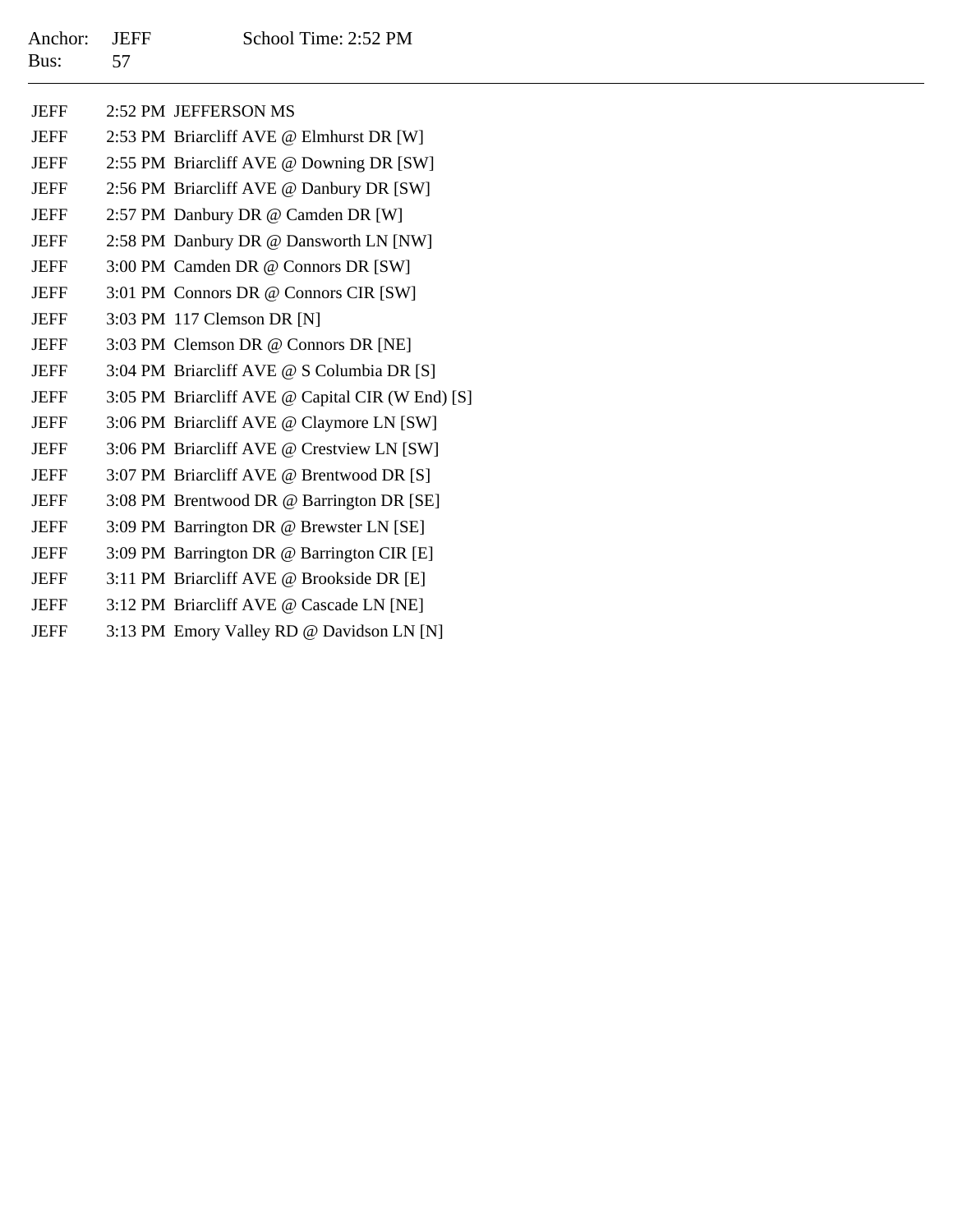| Anchor:<br>Bus: | <b>JEFF</b><br>23 | School Time: 2:52 PM                                    |
|-----------------|-------------------|---------------------------------------------------------|
|                 |                   |                                                         |
| <b>JEFF</b>     |                   | 2:52 PM JEFFERSON MS                                    |
| <b>JEFF</b>     |                   | 2:55 PM Bristol Park Apts - on Bus Terminal Rd [W]      |
| <b>JEFF</b>     |                   | 2:55 PM Bus Terminal RD @ Emory Valley RD [NW]          |
| <b>JEFF</b>     |                   | 2:57 PM Marquette RD @ N Purdue AVE @ Maryville CIR [N] |
| <b>JEFF</b>     |                   | 2:58 PM Maryville CIR @ Liberty CT [W]                  |
| <b>JEFF</b>     |                   | 2:59 PM Manhattan AVE @ Marshall CIR @ Marquette RD [N] |
| <b>JEFF</b>     |                   | 3:00 PM Manhattan AVE @ W Gettysburg AVE [W]            |
| <b>JEFF</b>     |                   | 3:01 PM W Gettysburg AVE @ Northwestern AVE [NW]        |
| <b>JEFF</b>     |                   | 3:02 PM Northwestern AVE @ Newberry CIR (SE End) [NW]   |
| <b>JEFF</b>     |                   | 3:04 PM Northwestern AVE @ N Purdue AVE [NE]            |
| <b>JEFF</b>     |                   | 3:05 PM N Purdue AVE @ Parsons RD [W]                   |
| <b>JEFF</b>     |                   | 3:06 PM N Purdue AVE @ Principia LN [W]                 |
| <b>JEFF</b>     |                   | 3:10 PM Tulsa RD @ Utica CIR [W]                        |
| <b>JEFF</b>     |                   | 3:11 PM S Benedict AVE @ Houston AVE [W]                |
| <b>JEFF</b>     |                   | 3:12 PM 101 Wilberforce AVE [NW]                        |
| <b>JEFF</b>     |                   | 3:13 PM S Dillard AVE @ S Fisk AVE [N]                  |
| <b>JEFF</b>     |                   | 3:15 PM 137 Spelman AVE [S]                             |
| <b>JEFF</b>     |                   | 3:15 PM Spelman AVE @ S Benedict AVE [SE]               |
| <b>JEFF</b>     |                   | 3:16 PM S Benedict AVE @ Bethune CIR (E End) [S]        |
| <b>JEFF</b>     |                   | 3:18 PM 186 S Benedict AVE [NE]                         |

JEFF3:18 PM 184 S Benedict AVE [NE]